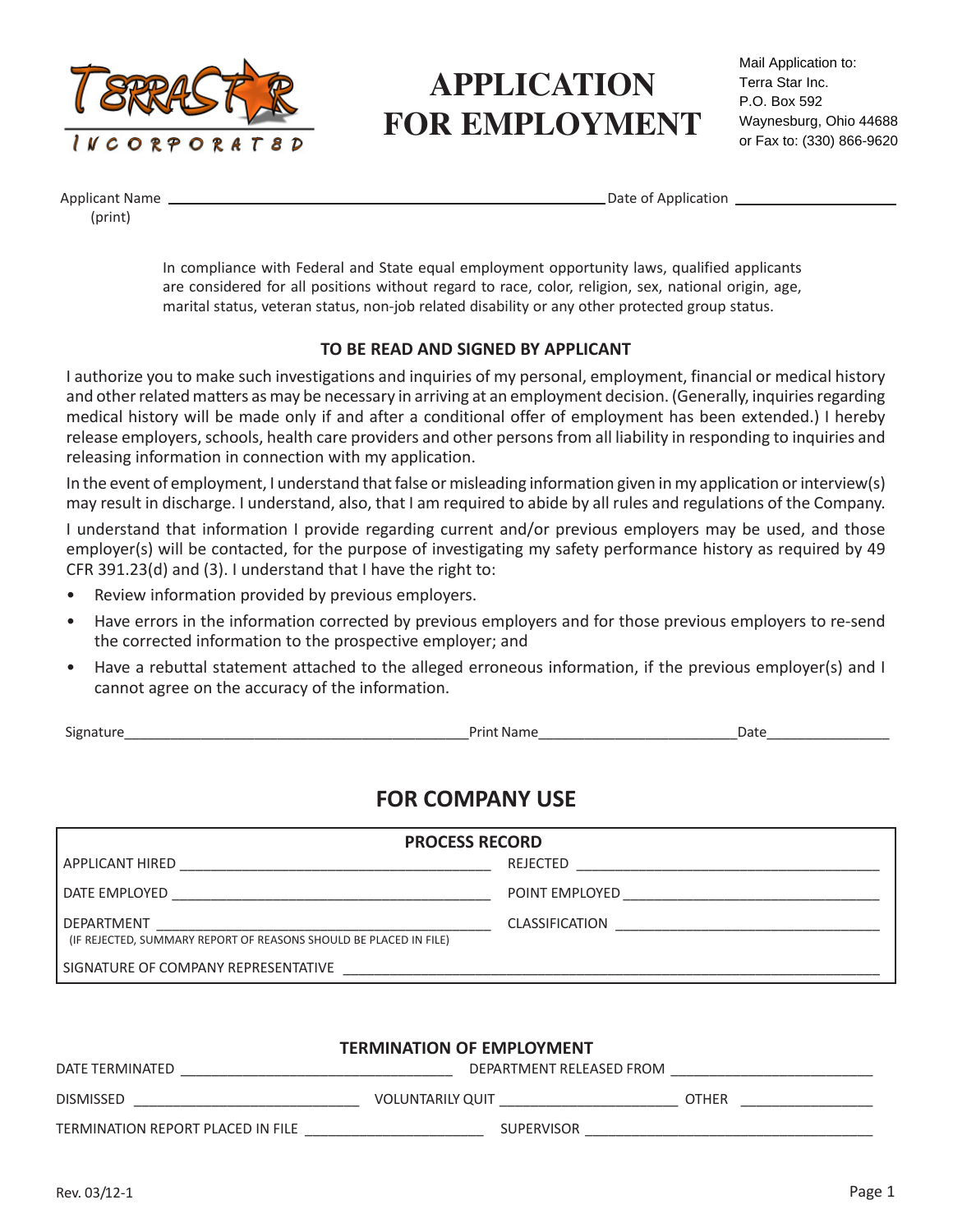

## **Applicant To Complete**

(Answer All Questions • Please Print)

Mail Application to: Mail Application to: Terra Star inc. Terra Star Inc. waynesburg, Ohio 44688 no Froco<br>Pee De20 or Fax to: (330) 866-9620 P.O. Box 592

### PERSONAL INFORMATION

| Last Name                                                                   |                   |  | <b>First Name</b>                                                                                              |              |                              |                            | Social Security Number                               |                                                        |        |
|-----------------------------------------------------------------------------|-------------------|--|----------------------------------------------------------------------------------------------------------------|--------------|------------------------------|----------------------------|------------------------------------------------------|--------------------------------------------------------|--------|
| Home Phone                                                                  |                   |  | <b>Cell Phone</b>                                                                                              |              |                              |                            | Date of Birth (for DOT purposes)                     |                                                        |        |
| <b>Current / Present Street Address</b>                                     |                   |  | City                                                                                                           |              | State                        | Zip Code                   |                                                      | How long have you lived<br>at this address?<br>years   | months |
| Previous Address (within the last 3 years)<br>City                          |                   |  |                                                                                                                | State        | Zip Code                     |                            | How long have you lived<br>at this address?<br>years | months                                                 |        |
| Previous Address (within the last 3 years)                                  |                   |  | City                                                                                                           | <b>State</b> |                              | Zip Code                   | How long have you lived<br>at this address?<br>years |                                                        | months |
| <b>EMPLOYMENT DESIRED</b>                                                   |                   |  |                                                                                                                |              |                              |                            |                                                      |                                                        |        |
| Position                                                                    |                   |  | <b>Prospective Start Date</b>                                                                                  |              |                              |                            |                                                      | Pay Rate Expected                                      |        |
| Are you                                                                     |                   |  | If so, may we contact                                                                                          |              |                              | Are you legally authorized |                                                      |                                                        |        |
| employed now?<br>Yes                                                        | N <sub>o</sub>    |  | present employer?                                                                                              | Yes          | No                           | to work in the U.S.?       |                                                      | Yes                                                    | No.    |
| Are you                                                                     |                   |  | Are you                                                                                                        |              |                              |                            |                                                      | Have you ever been convicted                           |        |
| willing to travel? Yes                                                      | No                |  | willing to relocate?                                                                                           | Yes          | No                           | of a felony?               |                                                      | Yes                                                    | No     |
| Have you or any relative worked                                             |                   |  | Please                                                                                                         |              |                              |                            |                                                      | Is there any reason you might be unable to perform the |        |
| for this company before? Yes No                                             |                   |  | explain                                                                                                        |              |                              |                            |                                                      | functions of the job for which you have applied?       |        |
| <b>EDUCATION HISTORY</b>                                                    |                   |  |                                                                                                                |              |                              |                            |                                                      |                                                        |        |
|                                                                             |                   |  |                                                                                                                | Years        |                              | Did you                    |                                                      |                                                        |        |
|                                                                             |                   |  | Name & Location of School                                                                                      | Attended     |                              | Graduate?                  |                                                      | Subjects Studied                                       |        |
| High School                                                                 |                   |  |                                                                                                                |              |                              |                            |                                                      |                                                        |        |
| College                                                                     |                   |  |                                                                                                                |              |                              |                            |                                                      |                                                        |        |
| Trade, Business, or<br>Correspondence<br>School                             |                   |  |                                                                                                                |              |                              |                            |                                                      |                                                        |        |
| <b>GENERAL INFORMATION</b>                                                  |                   |  |                                                                                                                |              |                              |                            |                                                      |                                                        |        |
| Special Training - Please provide certificates if possible<br>First Aid/CPR | □ Confined Space  |  | Other:                                                                                                         |              |                              |                            |                                                      |                                                        |        |
| <b>Special Skills</b>                                                       |                   |  |                                                                                                                |              |                              |                            |                                                      |                                                        |        |
| $\Box$ Welding                                                              | Masonry Carpentry |  | Other:                                                                                                         |              |                              |                            |                                                      |                                                        |        |
| U.S. Military or Naval Service (If applicable)                              |                   |  |                                                                                                                |              | Discharged?<br>Yes $\neg$ No | Rank                       |                                                      |                                                        |        |
| <b>Additional Qualifications</b>                                            |                   |  |                                                                                                                |              |                              |                            |                                                      |                                                        |        |
|                                                                             |                   |  |                                                                                                                |              |                              |                            |                                                      |                                                        |        |
|                                                                             |                   |  |                                                                                                                |              |                              |                            |                                                      |                                                        |        |
|                                                                             |                   |  |                                                                                                                |              |                              |                            |                                                      |                                                        |        |
|                                                                             |                   |  | REFERENCES (Below, give the names of three persons not related to you, whom you have known at least one year.) |              |                              |                            |                                                      |                                                        |        |
| Name                                                                        |                   |  | Address                                                                                                        |              |                              | Relationship               |                                                      | Contact/Phone#                                         |        |
|                                                                             |                   |  |                                                                                                                |              |                              |                            |                                                      |                                                        |        |
|                                                                             |                   |  |                                                                                                                |              |                              |                            |                                                      |                                                        |        |
|                                                                             |                   |  |                                                                                                                |              |                              |                            |                                                      |                                                        |        |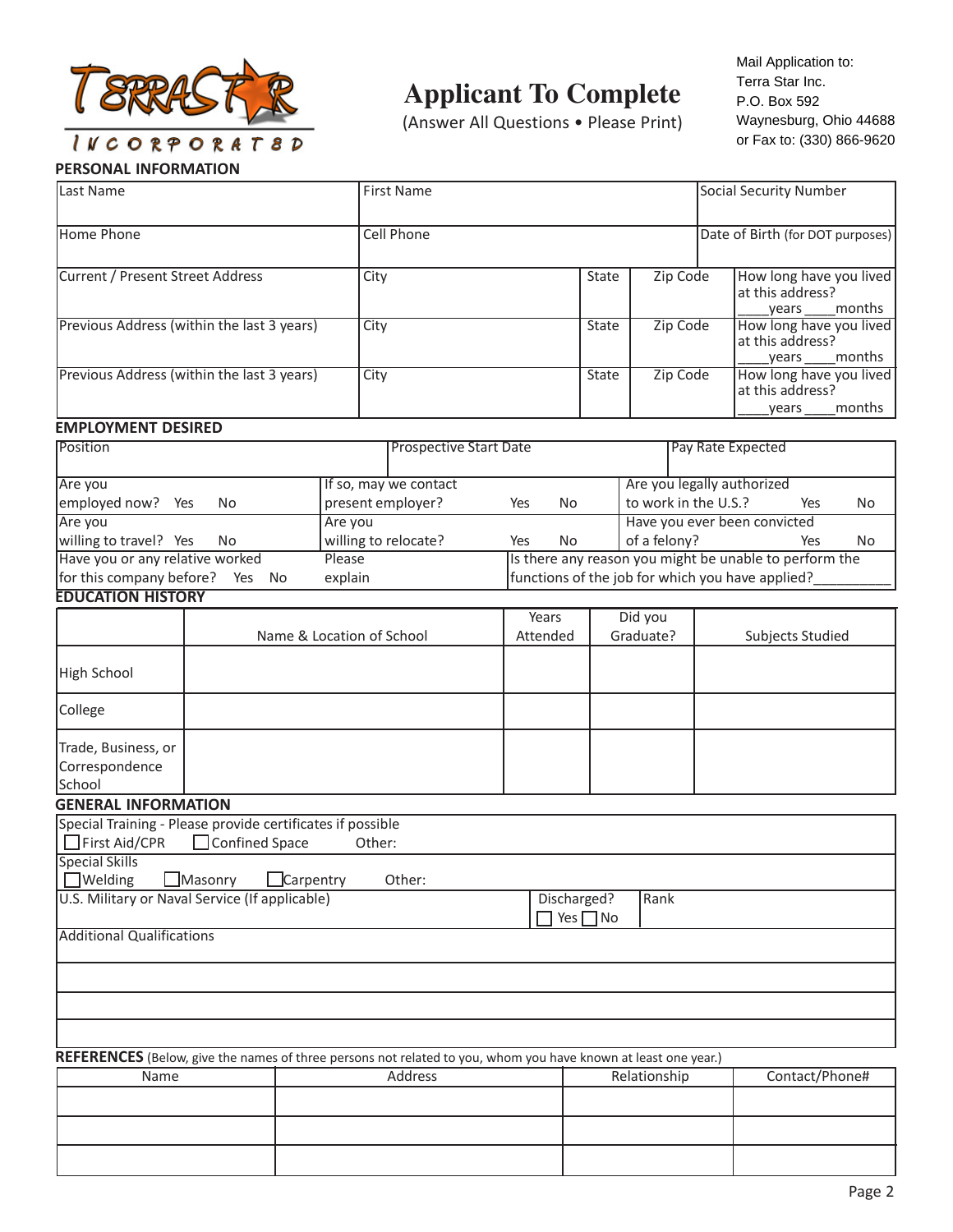# Employment History (List in reverse chronological order with last employer first)

| Note: Your employment application will be kept on file for 1 year from this date.<br>Employment History (List in reverse chronological order with last employer first) |                         |                         |               | Date:                        |  |
|------------------------------------------------------------------------------------------------------------------------------------------------------------------------|-------------------------|-------------------------|---------------|------------------------------|--|
| Note: DOT requires that employment for at least 3 years and/or Commercial Driving Experience for the past 10 years be shown.                                           |                         |                         |               |                              |  |
| 1. Most recent employer                                                                                                                                                | <b>Employment Dates</b> |                         | Job Title     | Supervisor(s) Name & Phone # |  |
| (Company Name)                                                                                                                                                         | From                    | To                      |               |                              |  |
|                                                                                                                                                                        | Month / Year            | Month / Year            | Salary / Wage |                              |  |
|                                                                                                                                                                        |                         |                         |               |                              |  |
| Company address:                                                                                                                                                       |                         |                         |               |                              |  |
| Company phone numbers (s)                                                                                                                                              |                         |                         |               |                              |  |
| Position(s) held:                                                                                                                                                      |                         |                         |               |                              |  |
| Describe duties:                                                                                                                                                       |                         |                         |               |                              |  |
| Reason for leaving:                                                                                                                                                    |                         |                         |               |                              |  |
| Were you subject to the FMCSRs <sup>+</sup> while employed by this employer?                                                                                           |                         |                         | Yes<br>No     |                              |  |
| Was your job designated as a safety-sensitive function in any DOT-regulated mode subject to the drug and alcohol testing<br>requirements of 49 CFR Part 40?            | No<br>Yes               |                         |               |                              |  |
| 2. Next most recent employer                                                                                                                                           |                         | <b>Employment Dates</b> | Job Title     | Supervisor(s) Name & Phone # |  |
| (Company Name)                                                                                                                                                         | From                    | To                      |               |                              |  |
|                                                                                                                                                                        | Month / Year            | Month / Year            | Salary / Wage |                              |  |
|                                                                                                                                                                        |                         |                         |               |                              |  |
| Company address:                                                                                                                                                       |                         |                         |               |                              |  |
| Company phone numbers (s)                                                                                                                                              |                         |                         |               |                              |  |
| Position(s) held:                                                                                                                                                      |                         |                         |               |                              |  |
| Describe duties:                                                                                                                                                       |                         |                         |               |                              |  |
| Reason for leaving:                                                                                                                                                    |                         |                         |               |                              |  |
| Were you subject to the FMCSRs <sup>+</sup> while employed by this employer?                                                                                           |                         |                         | Yes<br>No     |                              |  |
| Was your job designated as a safety-sensitive function in any DOT-regulated mode subject to the drug and alcohol testing<br>requirements of 49 CFR Part 40?            | <b>No</b><br>Yes        |                         |               |                              |  |
| 3. Next most recent employer                                                                                                                                           |                         | <b>Employment Dates</b> | Job Title     | Supervisor(s) Name & Phone # |  |
| (Company Name)                                                                                                                                                         | From                    | To                      |               |                              |  |
|                                                                                                                                                                        | Month / Year            | Month / Year            | Salary / Wage |                              |  |
|                                                                                                                                                                        |                         |                         |               |                              |  |
| Company address:                                                                                                                                                       |                         |                         |               |                              |  |
| Company phone numbers (s)                                                                                                                                              |                         |                         |               |                              |  |
| Position(s) held:                                                                                                                                                      |                         |                         |               |                              |  |
| Describe duties:                                                                                                                                                       |                         |                         |               |                              |  |
| Reason for leaving:                                                                                                                                                    |                         |                         |               |                              |  |
| Were you subject to the FMCSRs <sup>+</sup> while employed by this employer?                                                                                           |                         |                         | Yes<br>No     |                              |  |
| Was your job designated as a safety-sensitive function in any DOT-regulated mode subject to the drug and alcohol testing<br>requirements of 49 CFR Part 40?            | Yes<br>No               |                         |               |                              |  |
| 4. Next most recent employer                                                                                                                                           |                         | <b>Employment Dates</b> | Job Title     | Supervisor(s) Name & Phone # |  |
| (Company Name)                                                                                                                                                         |                         |                         |               |                              |  |
|                                                                                                                                                                        | From                    | To                      |               |                              |  |

|                                                                                                                                                             | Month / Year                              | Month / Year | Salary / Wage                                                   |  |
|-------------------------------------------------------------------------------------------------------------------------------------------------------------|-------------------------------------------|--------------|-----------------------------------------------------------------|--|
|                                                                                                                                                             |                                           |              |                                                                 |  |
| Company address:                                                                                                                                            |                                           |              |                                                                 |  |
| Company phone numbers (s)                                                                                                                                   |                                           |              |                                                                 |  |
| Position(s) held:                                                                                                                                           |                                           |              |                                                                 |  |
| Describe duties:                                                                                                                                            |                                           |              |                                                                 |  |
| Reason for leaving:                                                                                                                                         |                                           |              |                                                                 |  |
| Were you subject to the FMCSRs <sup>†</sup> while employed by this employer?                                                                                |                                           |              | Yes<br>No.                                                      |  |
| Was your job designated as a safety-sensitive function in any DOT-regulated mode subject to the drug and alcohol testing<br>requirements of 49 CFR Part 40? | $\overline{\phantom{a}}$ No<br><b>Yes</b> |              |                                                                 |  |
|                                                                                                                                                             |                                           |              | If more room is needed, ask for another Employment History nage |  |

*If more room is needed, ask for another Employment History page.*

\*Includes vehicles having a GVWR of 26,001 lbs. or more, vehicles designed to transport 16 or more passengers (including the driver), or any size vehicle used to transport hazardous materials in a quantity requiring placarding.

† The Federal Motor Carrier Safety Regulations (FMCSRs) apply to anyone operating a motor vehicle on a highway in interstate or intrastate commerce to transport passengers or property when the vehicle: (1) weighs or has a GVWR of 10,001 pounds or more, (2) is designed or used to transport more than 8 passengers (including the driver), OR (3) is of any size and is used to transport hazardous materials in a quantity requiring placarding.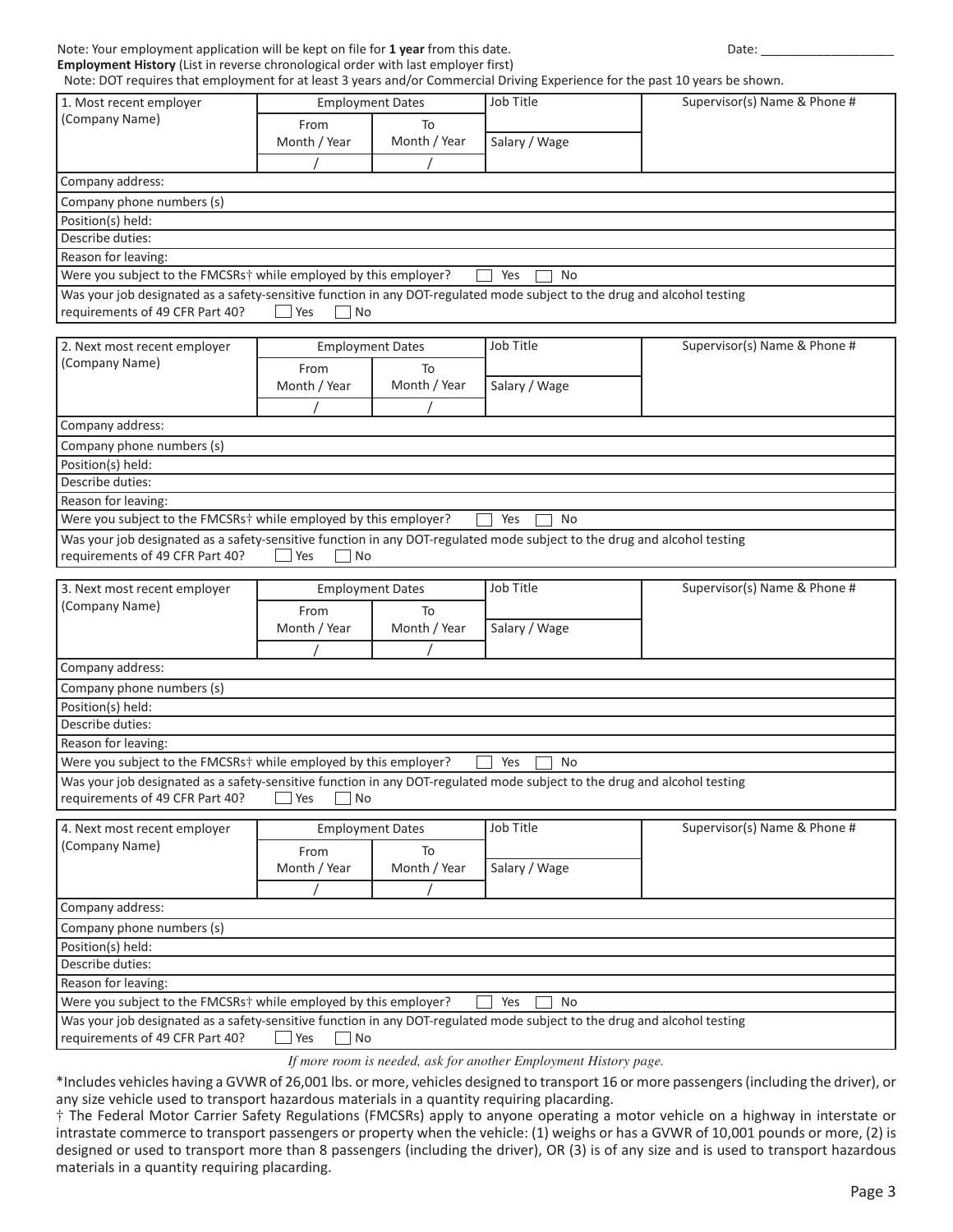### LICENSE INFORMATION - All Unexpired Commercial Motor Vehicle Licenses or Permits Required

|                                                                                                                                    | State                                                                                         | License Number | Type |     | <b>Expiration Date</b> |  |  |
|------------------------------------------------------------------------------------------------------------------------------------|-----------------------------------------------------------------------------------------------|----------------|------|-----|------------------------|--|--|
| <b>Drivers</b><br>Licenses                                                                                                         |                                                                                               |                |      |     |                        |  |  |
|                                                                                                                                    |                                                                                               |                |      |     |                        |  |  |
|                                                                                                                                    | Have you ever been denied a license, permit or privilege to operate a motor vehicle?          |                |      | Yes | No.                    |  |  |
| Has any license, permit or privilege ever been suspended or revoked?<br>No.<br>Yes                                                 |                                                                                               |                |      |     |                        |  |  |
|                                                                                                                                    | If the answer to either of the above questions is Yes, attach a statement giving the details. |                |      |     |                        |  |  |
| Drivers of TerraStar, Inc. may be required to travel overnight on certain routes.<br>Would this be a problem for you?<br>Yes<br>No |                                                                                               |                |      |     |                        |  |  |
|                                                                                                                                    | IF YOU ARE APPLYING FOR A CDL DRIVERS POSITION, PLEASE COMPLETE THE FOLLOWING:                |                |      |     |                        |  |  |
|                                                                                                                                    | DRIVING EXPERIENCE - Enter "N/A" if no experience                                             |                |      |     |                        |  |  |

| <b>PRIVIIVO EXPERIENCE - LIRCI IVA II NO EXPERIENCE</b> |                           |       |    |                       |  |  |  |
|---------------------------------------------------------|---------------------------|-------|----|-----------------------|--|--|--|
| Class of Equipment                                      | Type of Equipment         | Dates |    | Approximate Number of |  |  |  |
|                                                         | (Van, Tanker, Flat, Etc.) | From  | To | Miles (Total)         |  |  |  |
| Straight Truck                                          |                           |       |    |                       |  |  |  |
| Tractor / Semi Trailer                                  |                           |       |    |                       |  |  |  |
| Tractor / Two Trailers                                  |                           |       |    |                       |  |  |  |
| <b>lOther</b>                                           |                           |       |    |                       |  |  |  |

|          | <b>ACCIDENT RECORD - Previous 3 years required</b> (Attach sheet if you need more space to complete this section) |                                  |                   |          |                        |  |  |
|----------|-------------------------------------------------------------------------------------------------------------------|----------------------------------|-------------------|----------|------------------------|--|--|
|          |                                                                                                                   | <b>Accident Detail</b>           |                   |          | Hazardous              |  |  |
|          | Date                                                                                                              | (Head-on, Rear-end, Upset, etc.) | <b>Fatalities</b> | Injuries | <b>Material Spills</b> |  |  |
| Last     |                                                                                                                   |                                  |                   |          |                        |  |  |
| Accident |                                                                                                                   |                                  |                   |          |                        |  |  |
| Next     |                                                                                                                   |                                  |                   |          |                        |  |  |
| Previous |                                                                                                                   |                                  |                   |          |                        |  |  |
| Next     |                                                                                                                   |                                  |                   |          |                        |  |  |
| Previous |                                                                                                                   |                                  |                   |          |                        |  |  |
| Next     |                                                                                                                   |                                  |                   |          |                        |  |  |
| Previous |                                                                                                                   |                                  |                   |          |                        |  |  |

| <b>TRAFFIC CONVICTION / FORFEITURES - Previous 3 years required (Other than parking violations)</b> |      |        |         |  |  |
|-----------------------------------------------------------------------------------------------------|------|--------|---------|--|--|
| Location                                                                                            | Date | Charge | Penalty |  |  |
|                                                                                                     |      |        |         |  |  |
|                                                                                                     |      |        |         |  |  |
|                                                                                                     |      |        |         |  |  |
|                                                                                                     |      |        |         |  |  |
|                                                                                                     |      |        |         |  |  |
|                                                                                                     |      |        |         |  |  |
| Attach sheet(s) if you need more space to complete.                                                 |      |        |         |  |  |